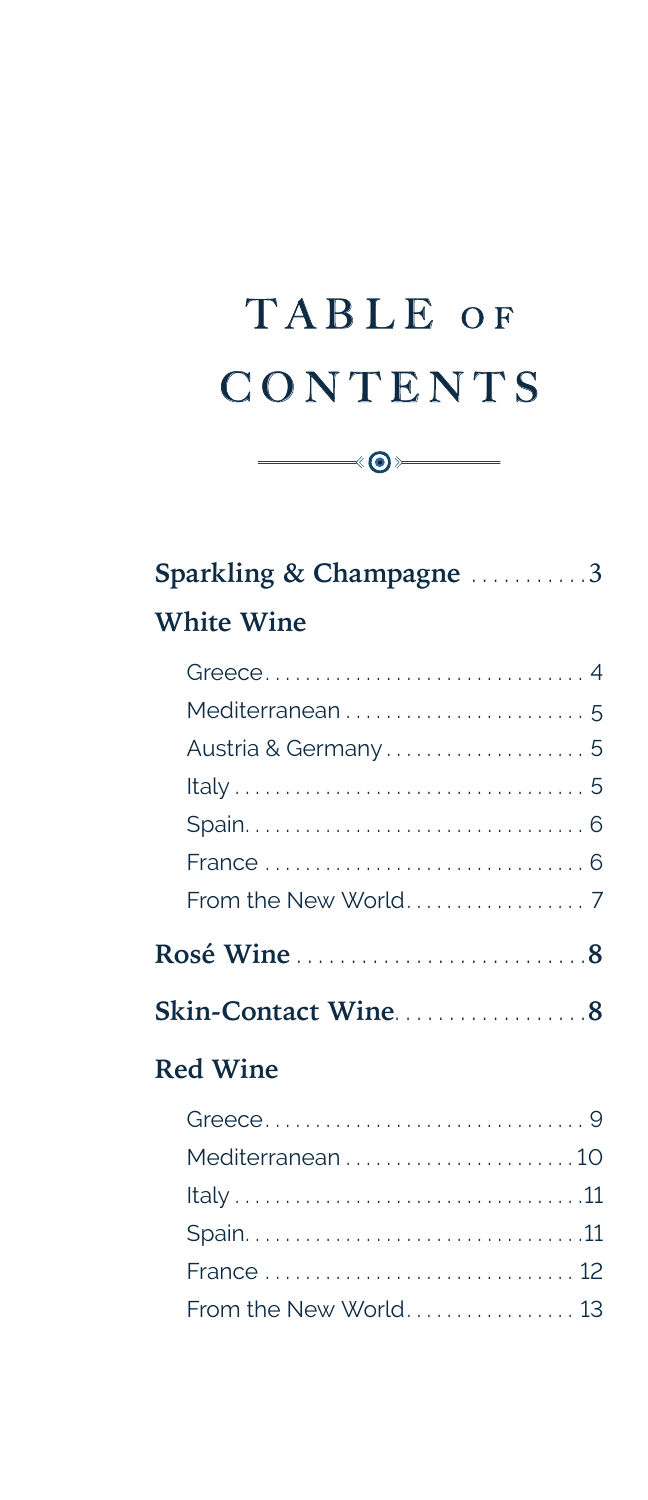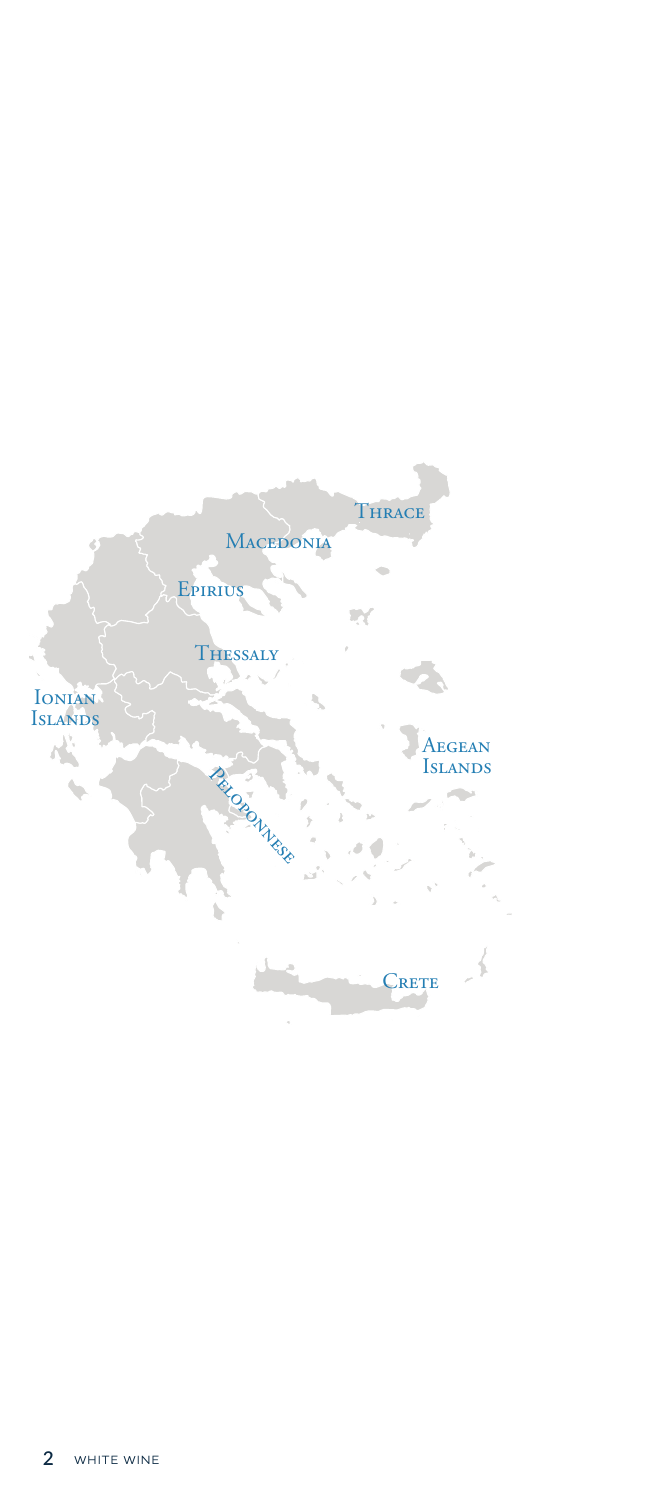#### **SPARKLING**

#### **Greece**

| Brut, Domaine Glinavos, Zitsa 2012 92 |  |
|---------------------------------------|--|
|                                       |  |
|                                       |  |
|                                       |  |

# Italy

| Brut, Bellavista Brut Rose, Franciacorta 2014 126        |  |
|----------------------------------------------------------|--|
| Brut, Ca' del Bosco 'Cuvée Prestige', Franciacorta NV 99 |  |
| Brut, Majolini, Franciacorta 2016  112                   |  |
|                                                          |  |

# Spain

Brut, **Gramona** 'Imperial Gran Reserva', *Corpinnat 2014* 95 Cava Brute, **Conquilla,** *Catalunya, NV . . . . . . . . . . . . . . . . . . .* 56 Cava Brut Nature Reserva**, Suriol,** *Collita, 201 . . . . . . . . . . .* 65 Cava Brut Nature Rosat**, Suriol,** *Collita, 2017..............*60

#### France

| Brut, Billecart-Salmon, Champagne NV 150                          |
|-------------------------------------------------------------------|
| Brut, <b>Delamotte</b> 'Blanc de Blancs', <i>Champagne NV</i> 205 |
| Brut, Drappier 'Carte d'Or', Champagne NV110                      |
|                                                                   |
| Brut, Christian Gosset, 'A01', Grand Cru, Ambonnay NV. .197       |
| Brut, Serveaux Fils 'Carte Noire,' A Passy-Sur-Marne NV 118       |
| Brut, Paul Bara 'Réserve', Champagne NV 178                       |
| Brut Rosé, Billecart-Salmon, Champagne NV 242                     |
| Brut Rosé, Waris Lamadier, 'Instant de Passions,                  |
|                                                                   |
| Brut Rosé, Jean Laurent, Champagne NV118                          |
| Brut Rosé, Chateau Bligny, Grand Reserve,                         |
|                                                                   |
| Extra Brut Rosé, Christian Gosset, 'A01', Grand Cru,              |
|                                                                   |

## United States

Brut Rosé, **Scharffenberger**, *Mendocino, CA NV* . . . . . . . 77 Brut, **Sea Smoke**, 'Sea Spray', *Sta. Rita Hills, CA 2015* . . . 232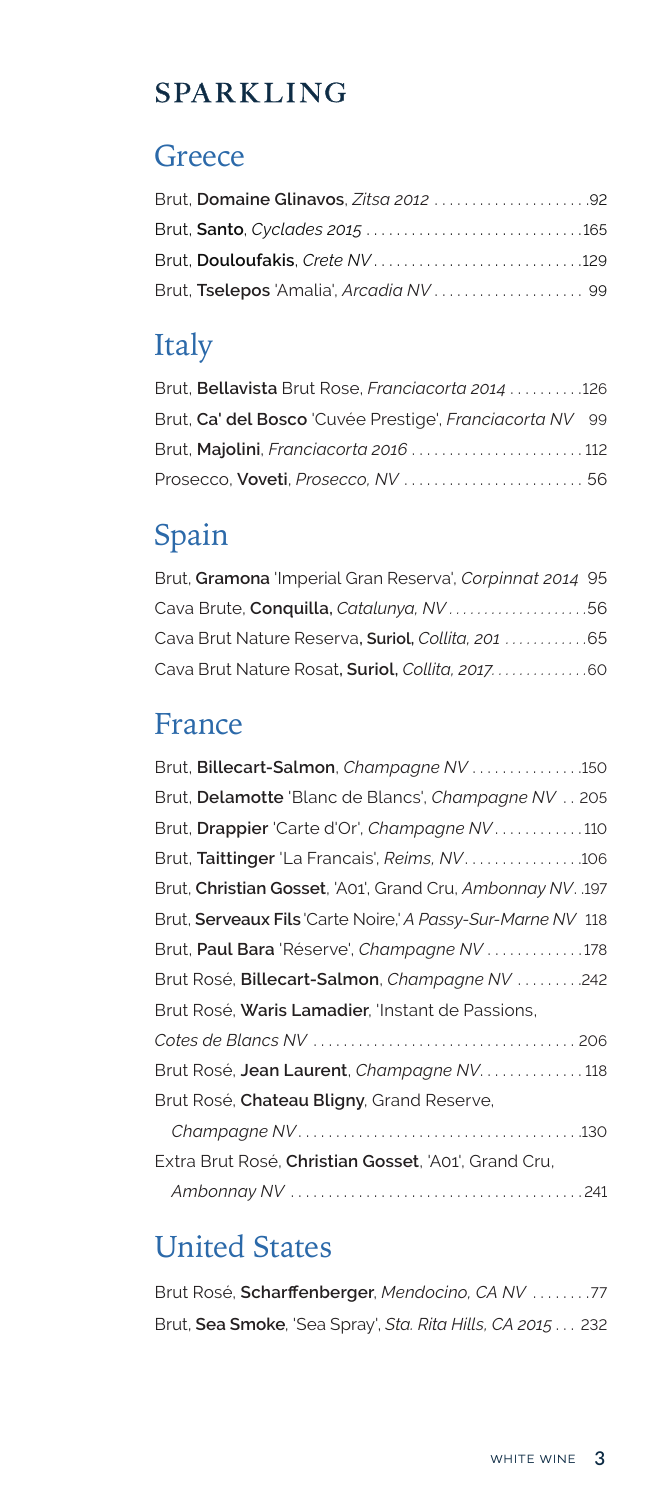### WHITE WINE

### **Greece**

| Asprouda Serron, Nerantzi, Serres 2013 109                 |
|------------------------------------------------------------|
|                                                            |
| Assyrtiko, Biblia Chora 'Areti', Pangeon 2018 88           |
| Assyrtiko, Tselepos 'Canava Chrissou Vielles Vigne',       |
|                                                            |
| Assyrtiko, Parparoussis, Achaia 2017 98                    |
| Assyrtiko, Venetsanos, Santorini 2018 134                  |
|                                                            |
| Assyrtiko, Sigalas 'Kavalieros', Santorini 2017. 242       |
| Assyrtiko/Malagousia, Kamara 'Nimbus Albus',               |
| Slopes of Kamara-Oraiokastro Thessaloniki 201771           |
| Assyrtiko/Monemvasia, Domaine Sigalas',                    |
|                                                            |
| Chardonnay, Gerovassiliou, Epanomi 2018  160               |
| Chardonnay, Skouras 'Dum Vinum Sperum',                    |
|                                                            |
| Chardonnay, Zafeirakis "Foothills", Tyrnavos 2017  80      |
| Debina, Domaine Glinavos, 'Zitsa' loannina 2016 76         |
| Malagousia, Moraitis 'Oak Ferment', Paros 2015 70          |
| Monemvassia, Moraitis, Paros 2016/2017 57                  |
| Moschofilero, Tselepos 'Blanc de Gris', Arcadia 2018  92   |
| Muscat/Roditis/Baitiki, Papras Bio, Tyrnavos 201756        |
| Robola, Orealios Gaea, Robola of Cephalonia 2018  . 63     |
| Moscatela/Rostylidi, Sclavos 'Efranor', Cephalonia 2015 78 |
| Robola, Sclavos 'Vino Di Sasso',                           |
|                                                            |
| Robola, Sclavos 'Lacomatia',                               |
|                                                            |
| Roditis, Kamara Estate 'Retsina', Macedonia NV (500ML) 49  |
|                                                            |
| Roditis/Malagousia, Kir-Yianni 'Paranga',                  |
|                                                            |
| Roditis/Viognier, Mercouri Estate 'Foloi', Ilia 2016 52    |
| Sauvignon Blanc, Alpha Estate 2020 78                      |
| Savatiano, Mylonas, Attiki 2020  41                        |
| Sideritis, Parparoussis 'The Gift of Dionysios',           |
|                                                            |
| Vilana/Thrapsathiri, Oikonomoy, Sitia 2012  114            |
| Vidiano, Douloufakis 'Aspros Lagos', Crete 2018 59         |
| Vidiano, Douloufakis 'Dafnios', Crete 2019. 47             |
|                                                            |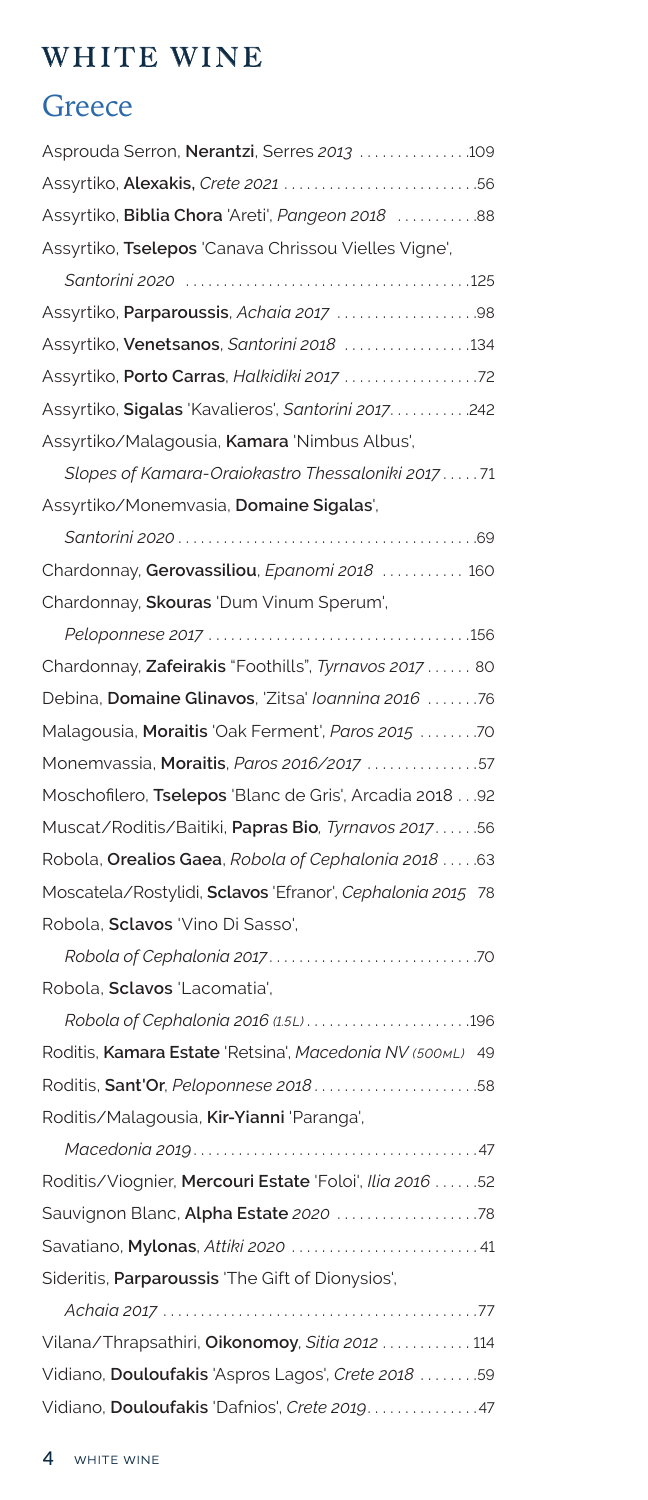#### Austria & Germany

Riesling, **Von Winning,** "Ungeheuer", GG, *Forst 2018* . . . 205 Riesling, **Max Ferdinand Richter,** "Estate", *Mosel 2018* . . 60 Riesling, **Weingut Emmerich Knoll ,** *Pfaffenburg 2016* . . 232

#### Mediterranean

| Obaideh/Merwah. Château Musar. |  |
|--------------------------------|--|
|                                |  |

# Italy

| 57. Blend, <b>Tenuta Di Castellaro</b> 'Bianco Porticello', <i>Sicily NV</i> |
|------------------------------------------------------------------------------|
| Blend, <b>Bisson, '</b> Marea', <i>Cinque Terre 2019</i> 160                 |
| Blend, <b>Tenuta Terre Nere</b> 'Etna Bianco', 2019 67                       |
| Carriacante/Catarratto, Graci, Etna 2019  90                                 |
| Chardonnay, Antinori, 'Bramito Della Sala', Umbria 2019 57                   |
| Fiano, Bellaria, 'Gold', Avellino 2018 51                                    |
| Gavi, La Scolca, Gavi dei Gavi,                                              |
| '100 Year Black Label', 2017 170                                             |
| Gavi, La Scolca, Gavi di Gavi, Bianco Secco,                                 |
|                                                                              |
| Pinot-Chardonnay, Cantina Terlan, 'Terlaner',                                |
|                                                                              |
| Pinot Grigio, Ca'Montini, 'Terre di Vafredda', Trentino 2020 56              |
| Pinot Grigio, Maso Canali, Trentino 2019  54                                 |
| Riesling, Borgogno 'Era Ora', Langhe 2016 110                                |
| Trebbiano, Fongoli, 'Maceratum', Umbria 201898                               |
| Schioppettino, Vignai da Duline, 'La Duline', Friuli 2018 135                |

## Spain

| Albarino, Granbazan 'Etique Verde', Rias Baixas 2020. 67          |  |
|-------------------------------------------------------------------|--|
| Albarino. <b>Granbazan</b> 'Limousin', <i>Rigs Baixas 2016</i> 99 |  |
|                                                                   |  |
|                                                                   |  |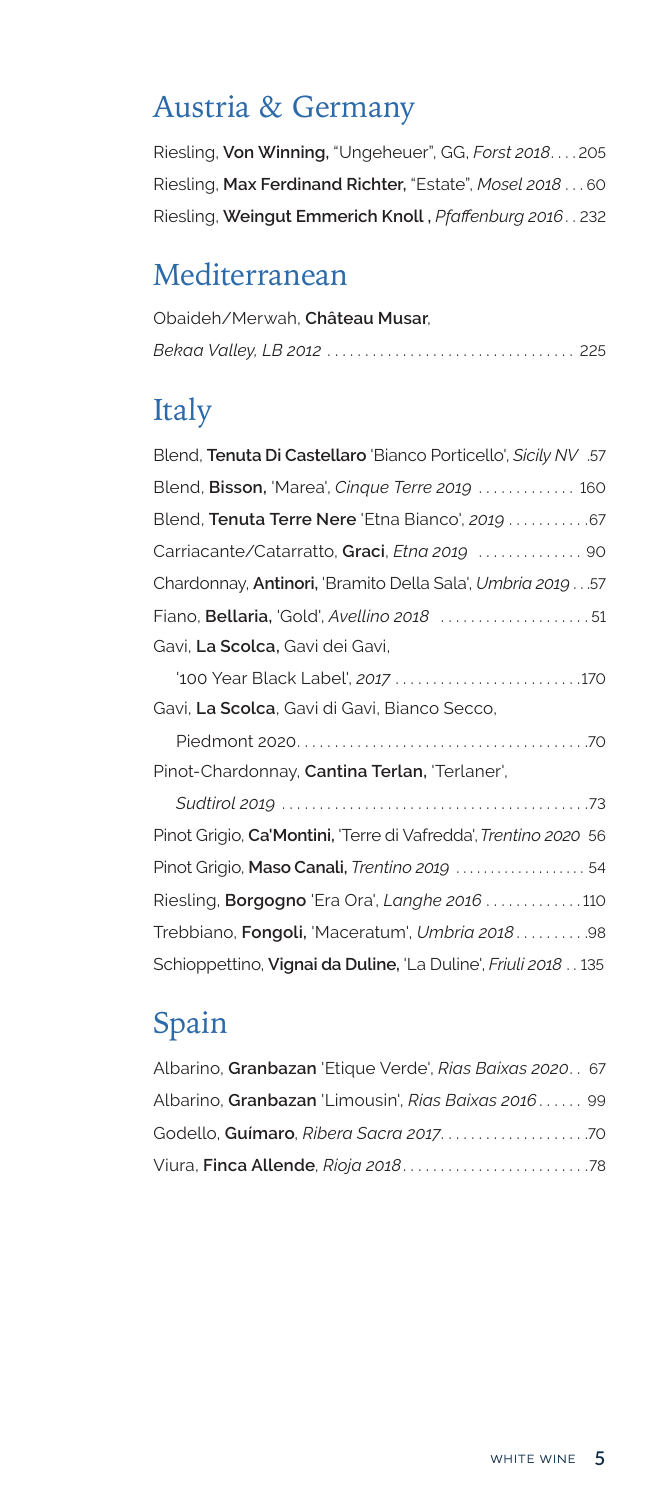#### France

| Aligote, Pierre Morey, Burgundy 2018  65                |
|---------------------------------------------------------|
| Chardonnay, Maison Champy, Chablis 2018.  93            |
| Chardonnay, Louis Latour, Meursault 2016/2017  69       |
| Chardonnay, Pierre Meurgey, Corton-Charlemagne          |
|                                                         |
| Chardonnay, Louis Latour, Puligny-Montrachet 2017 222   |
| Chardonnay, Domaine Marc Morey & Fils, 'Morgeot'        |
| Chassagne-Montrachet 1er Cru, 2018  282                 |
| Chardonnay, Joseph Drouhin, Meursault 2018  235         |
| Chardonnay, Jean-Claude et Romain Bessin, Montmains',   |
|                                                         |
| Chardonnay, Jean-Claude et Romain Bessin,               |
| 'La Fourchaume', 1er Cru, Chablis 2018 130              |
| Chardonnay, Domaine Truchetet, 'La Montagne',           |
| Bourgogne, Bourgogne Hauts - Cotes de Nuits 2019. . 160 |
| Chenin Blanc, Chateau Yvonne, Saumur 2018 150           |
| Grenache Blanc/Roussanne, Clos de L'Oratoire Des Papes, |
| Chateauneuf-du-Pape Blanc, 2018 222                     |
| Roussanne, Domaine Monier, Collines                     |
|                                                         |
| Sauvignon Blanc, Villebois, 'Silex', Sancerre 2019 115  |
| Sauvignon Blanc, Domaine Delaporte, 'Monte Damnes',     |
|                                                         |
| Sauvignon Blanc, Philippe Raimbault, 'Les Godons',      |
|                                                         |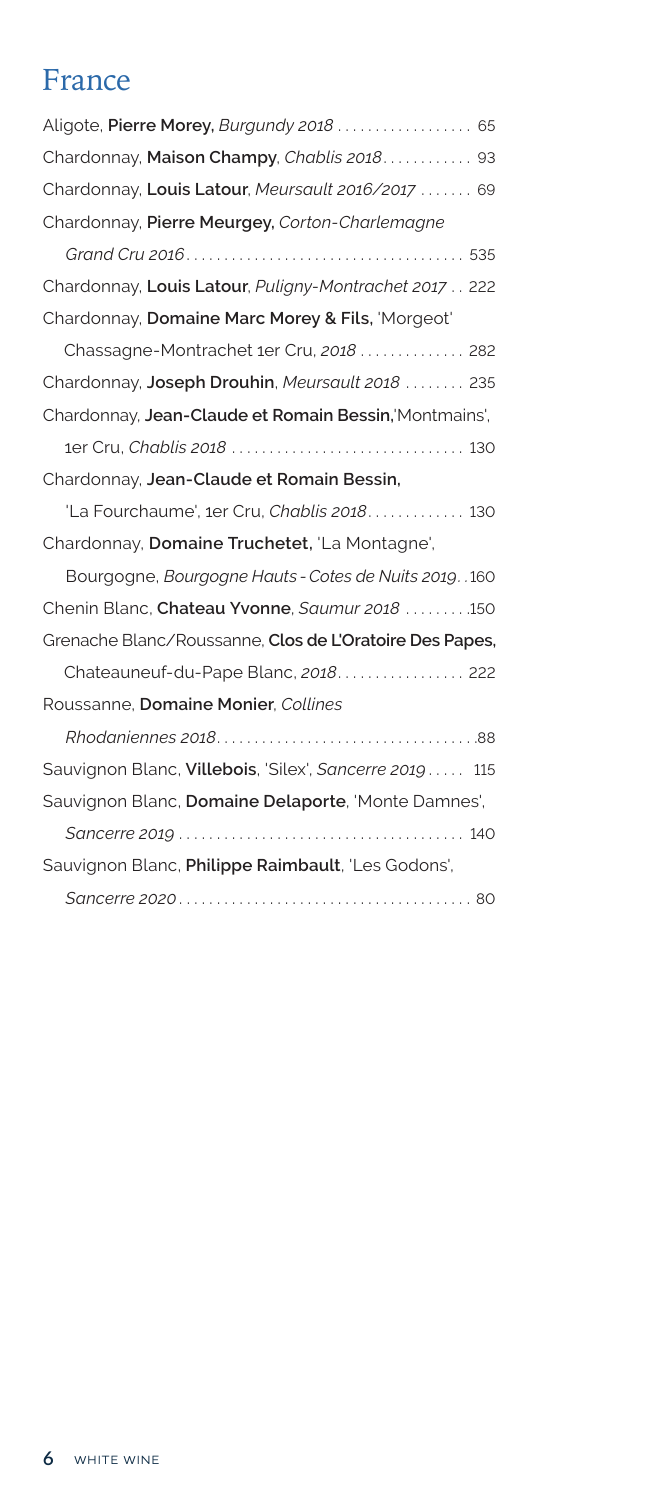# From the New World

| Assyrtiko, Jim Barry, Clare Valley, AU 2018 92                 |
|----------------------------------------------------------------|
| Blend, Donkey and Goat 'Eliza', El Dorado, CA 2015  120        |
| Chardonnay, Antica Terra 'Aurata',                             |
| Willamette Valley, OR 2018  322                                |
| Chardonnay, Arnot Roberts 'Watson Ranch',                      |
|                                                                |
| Chardonnay, Aubert 'UV-SL', Sonoma Coast, CA 2019 232          |
| Chardonnay, Aubert 'Lauren', Sonoma Coast, CA 2019 .305        |
| Chardonnay, Big Table Farm, 'Wild Bee,                         |
|                                                                |
| Chardonnay, Domaine Eden,                                      |
| Santa Cruz Mountains, CA 2016 95                               |
| Chardonnay, Foxen 'Block UU Bien Nacido Vineyard',             |
|                                                                |
| Chardonnay, Hyde de Villaine, Los Carneros, CA 2018 217        |
| Chardonnay, Hirsch 'Estate', Sonoma Coast, CA 2019 214         |
| Chardonnay, Keenan, Spring Mountain District,                  |
|                                                                |
| Chardonnay, Kistler 'Les Noisetiers',                          |
| Sonoma Coast, CA 2019 170                                      |
| Chardonnay, Lioco, Sonoma County, CA 2019 69                   |
| Chardonnay, Lioco 'Estero', Russian River Valley, CA 2017 .112 |
| Chardonnay, Neyer's, Sonoma County, CA 2019  68                |
| Chardonnay, Sea Smoke 'Estate Vineyard',                       |
| Santa Rita Hills, CA 2019  254                                 |
| Chenin Blanc, Craven, Stellenbosch, ZA 2019 91                 |
| Corte Blanc, Serca, Valle de Uco, Mendoza, ARG 2019 78         |
| Muscat Ottonel, The Eyrie Vineyards,                           |
|                                                                |
| Pedro Ximenez, Viña Mayu, Valle de Elquí, CL 2017 44           |
| Pinot Grigio/Greco, Massican 'Gemina', California 2018102      |
|                                                                |
| Sauvignon Blanc, Crocker & Starr, Napa Valley, CA 2019. 74     |
| Sauvignon Blanc, Orin Swift 'Blank Stare',                     |
|                                                                |
| Sauvignon Blanc, Pahlymeyer 'Jayson', Napa Valley 2018 .81     |
| Semillon, Torbreck 'Woodcutters', Barossa Valley, AU 2015 54   |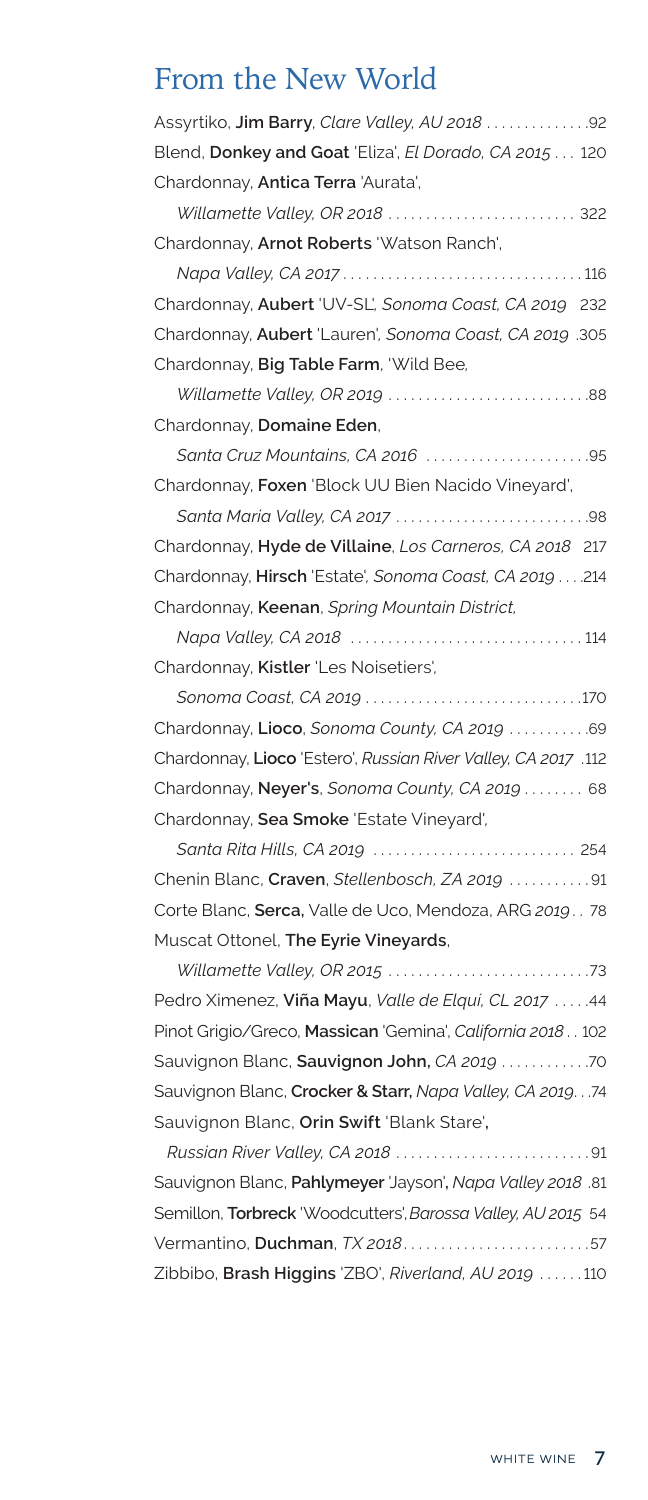# ROSÉ WINE

| Domaine de Kalathas 'Kaloriziko', Cyclades, GR 2017 140     |
|-------------------------------------------------------------|
| Domaine de Kalathas 'Un Été Grec', Cyclades, GR 2017. .150  |
| Domaines Ott 'By Ott', Cotes de Provence, FR 2019  99       |
| <b>Chateau Mascaronne</b> , Cotes de Provence, FR 2020  75  |
| Mirabeau 'Classic', Provence, FR 2020 62                    |
|                                                             |
| Lucy by Pisoni, Santa Lucia Highlands, CA 2020 56           |
| Domaine Tatsis, Macedonia, GR 2012 115                      |
| Antica Terra 'Angelicall', Willamette Valley, OR 2019  315  |
| <b>Elena Walch '20/26', Trentino-Alto Adige, IT 2020</b> 59 |
| Le Fete, Cotes de Provence, FR 2020  64                     |
| <b>Pray Tell</b> , 'Amphora', Willamette Valley, OR 2020 96 |
|                                                             |

## SKIN-CONTACT WINE

| Aspro Potamisi, Domaine de Kalathas '10+12',                      |
|-------------------------------------------------------------------|
|                                                                   |
| Aspro Potamisi/Rozaki, Domaine de Kalathas                        |
| 'Sainte-Obéissance', Cyclades, GR 2016  155                       |
| Assyrtiko, Kontozisis 'A-Grafo', Karditsa, GR 2019. 78            |
| Mavro/Rozaki/Aspro, Domaine de Kalathas 'Pappou',                 |
|                                                                   |
| Rozaki, <b>Domaine de Kalathas</b> 'Vorias', Cyclades, GR NV .160 |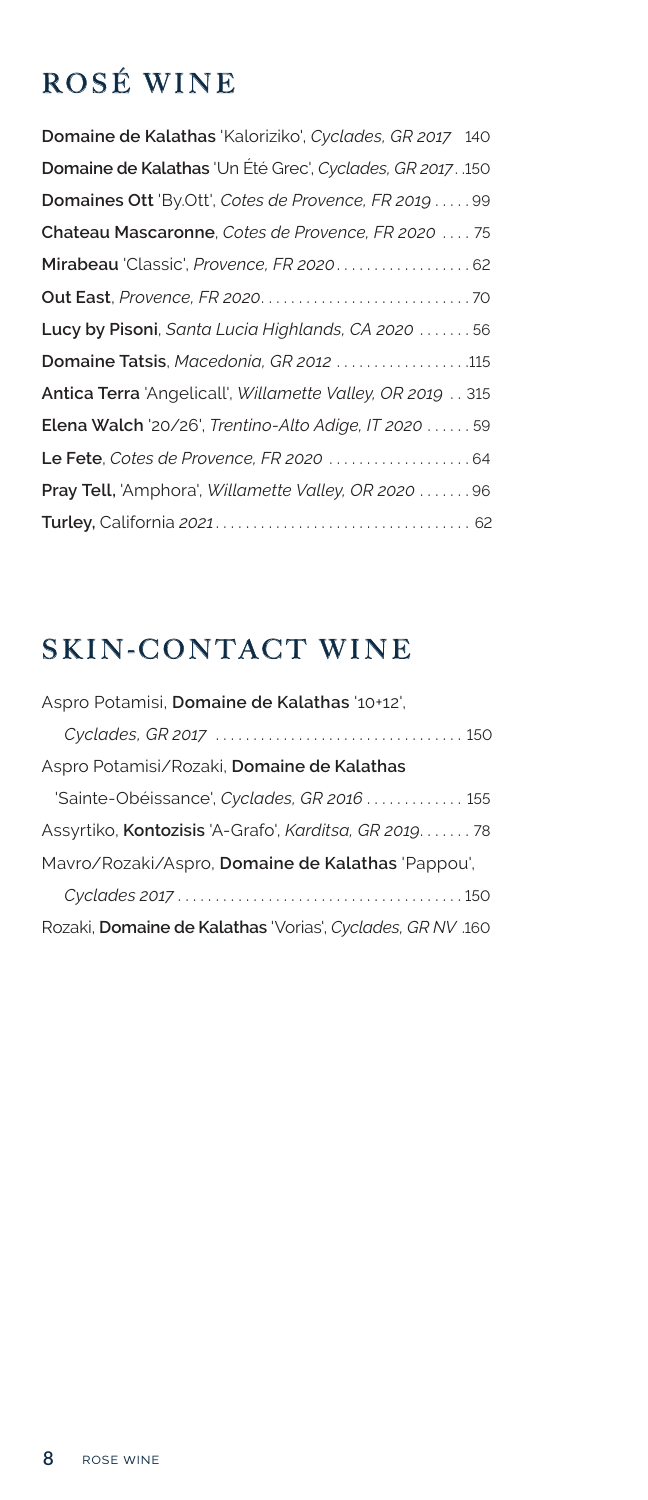#### **RED WINE**

#### **Greece**

| Agiorgitiko, Driopi 'Reserve', Nemea 2014  123              |
|-------------------------------------------------------------|
| Agiorgitiko, Palivou 'Ammos Terra Leone', Nemea 2015 118    |
| Agiorgitiko, Skouras 'Saint George', Nemea 2016  39         |
| Agiorgitiko, Palivou Estate, Nemea 2018 60                  |
| Agiorgitiko, Troupis 'Fteri', Peloponnese 2015  54          |
| Cabernet/St. George, Skouras 'Megas Oenos',                 |
|                                                             |
| Cabernet/Agiorgitiko, Wine Art Estate 'Techni Alipias',     |
|                                                             |
| Cabernet/Koniaros, Nerantzi 'Rissos', Serres 2013  112      |
| Cabernet/Merlot, Porto Carras 'Chateau',                    |
|                                                             |
| Cabernet/Syrah, Palivou 'Ploutos', Peloponnese 2014 205     |
| Kotsifali/Mandilaria, Rhous Winery 'Skipper', Crete 2016 98 |
| Liatiko, Douloufakis, 'Dafnios', Crete 2018  44             |
| Limniona/Xinomavro, Kontozisis 'Sun', Karditza 201479       |
| Mandilaria, Venetsanos, Cyclades 2017  150                  |
| Mandilaria/Mavrotragano, Domaine Sigalas                    |
|                                                             |
| Mandilaria/Monemvasia, Moraitis 'Reserve', Paros 2014 85    |
| Mavrotragano, Domaine Sigalas, Cyclades 2017  191           |
| Mavrotragano, Gavalas, Cyclades 2015. 279                   |
| Mavrodaphne, Gentilini 'Eclipse', Slopes of Aenos 201589    |
| Mavrotragano, Hatzidakis, Cyclades 2014  162                |
| Mavrodaphne, Parparoussis 'Taos', Achaia 2012  148          |
| Mavrodaphne, Sclavos 'Orgion', Slopes of Aenos 201683       |
| Mavrodaphne/Vostilidi, Sclavos 'Synodos',                   |
|                                                             |
| Merlot/Xinomavro/Syrah, Kamara                              |
| 'Nimbus Russus', Thessaloniki 2016  85                      |
| Montepulciano/Mavrodaphne, Alpha Estate 'One',              |
|                                                             |
| Negroamaro, Alpha Estate 'One', Macedonia 2009 340          |
| Red Blend, Alpha Estate 'Pin', Florina 2005  292            |
| Red Blend, Gerovassiliou 'Avaton', Epanomi, 2013  196       |
| Red Blend, Gerovassiliou 'Museum Collection',               |
|                                                             |
| Red Wine, Biblia Chora, 'Biblinos', Pangeon 2015  123       |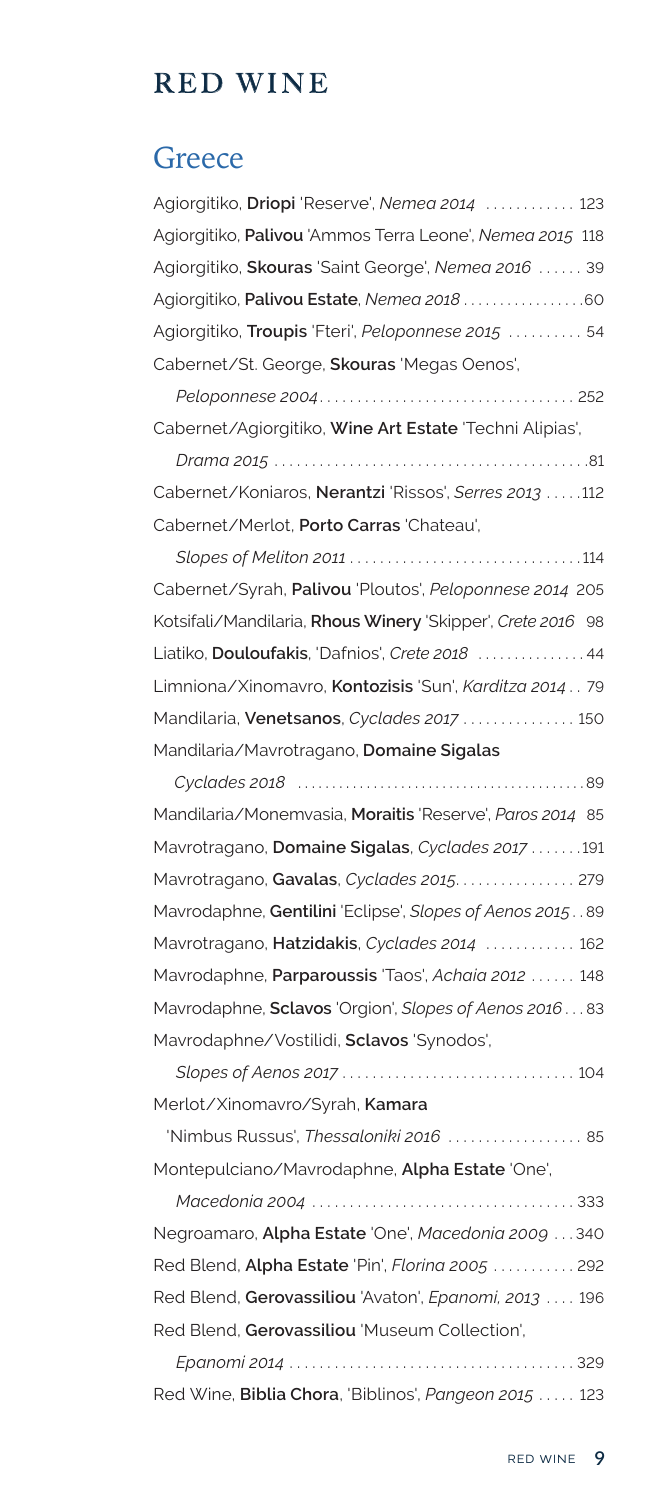Syrah, **Alpha Estate** 'One', *Macedonia 2011* . . . . . . . . . . . 315 Syrah/Viognier, **Gerovassiliou** 'Evangelo', *Epanomi 2013* 267 Syrah/Merlot/Xinomavro, **Alpha Estate**, *Florina 2003* . 203 Syrah/Merlot/Xinomavro, **Alpha Estate**, *Florina 2009* . 267 Syrah/Merlot/Xinomavro, **Kir-Yianni** 'Dyo Elies',

| Tannat, <b>Alpha Estate</b> 'Utopia', <i>Floring 2004</i> 165 |
|---------------------------------------------------------------|
| Tannat, <b>Alpha Estate</b> 'One', <i>Macedonia 2006</i> 348  |
|                                                               |
| Xinomavro, Alpha Estate 'Hedgehog Vineyard',                  |
|                                                               |
| Xinomavro, Alpha Estate 'Reserve', Amyndeon 2003 247          |
| Xinomavro, Alpha Estate 'Reserve', Amyndeon 2004 267          |
| Xinomavro, Boutari 'Grand Reserve', Naoussa 2012 98           |
| Xinomavro, Karydas, Naoussa 2015  83                          |
| Xinomavro, Kir-Yianni, 'Cuvee Villages', Imathia 2017 52      |
| Xinomavro, Kir-Yianni, 'Kali Riza VV', <i>Imathia 2016</i> 72 |
|                                                               |

Xinomavro, **Tatsis**, *Macedonia 2009* . . . . . . . . . . . . . . . . . . 118 Xinomavro, **Tatsis**, :Old Roots" *Macedonia 2015* . . . . . . . 105 Xinomavro, **Tsantali Reserve**, *Naoussa 2006* . . . . . . . . . . 78 Xinomavro, **Vaimaki** 'Mater Natura 4', *Amyndeon 2009* 186 Xinomavro/Krassato/Stavroto, **Tsantali** 'Reserve', *Rapsani 2012* . . . . . . . . . . . . . . . . . . . . . . . . . . . . . . . . . . . . . . . . . . . . . 98 Xinomavro/Merlot, **Kir-Yianni** 'Yianakohori Hills', *Imathia 1995* . . . . . . . . . . . . . . . . . . . . . . . . . . . . . . . . . . . . . . . 140

Xinomavro, **Markovitis**, *Naoussa 2016* . . . . . . . . . . . . . . . . . 125

| Xinomavro/Negoska/Mavroudi, Argatia 'Haroula',           |
|----------------------------------------------------------|
|                                                          |
| Xinomavro/Syrah, Alpha Estate 'Axia', Florina 2015  67   |
| Xinomavro/Syrah, Kir-Yianni 'Diaporos', Imathia 2015 171 |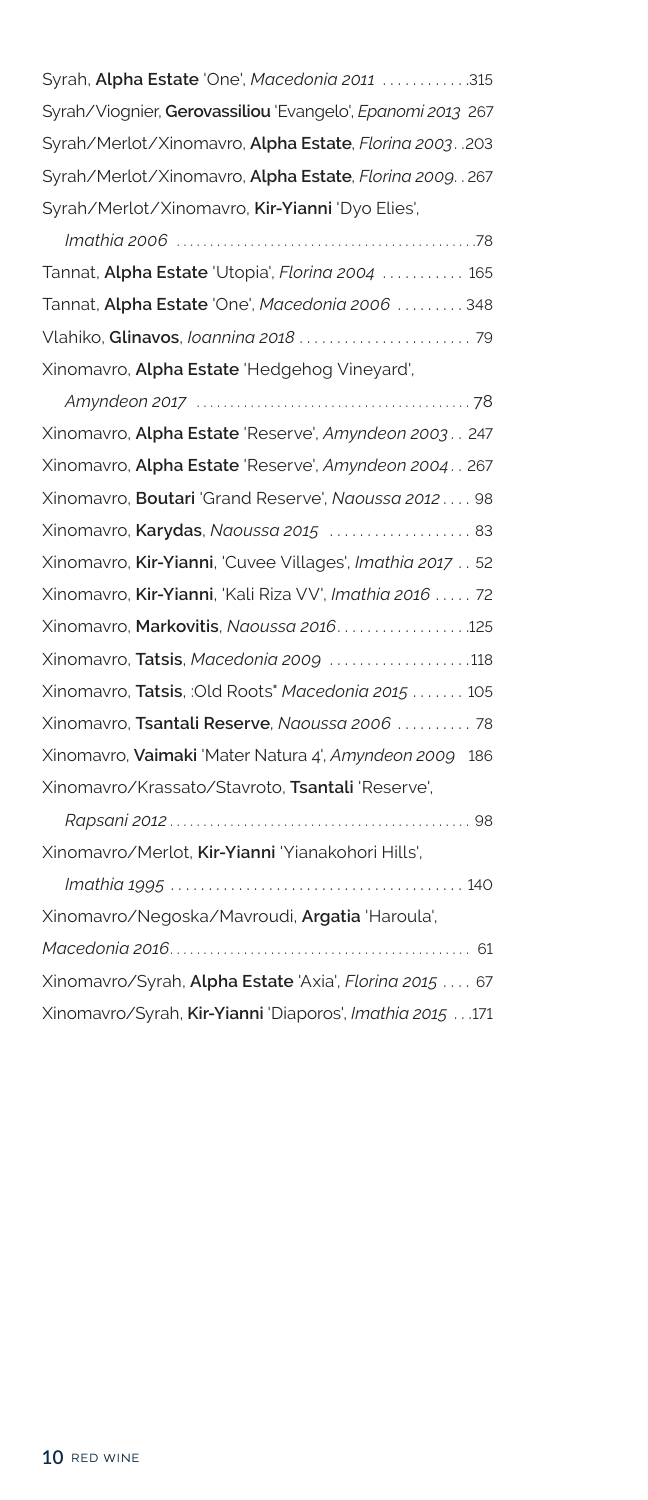#### Mediterranean

| Cabernet/Cinsault, Château Musar,                         |
|-----------------------------------------------------------|
|                                                           |
| Cabernet/Cinsault, Château Musar,                         |
|                                                           |
| Cabernet/Cinsault. Château Musar.                         |
|                                                           |
| Cabernet/Cinsault/Syrah, Château Musar, 'Musar Juene',    |
|                                                           |
| Syrah, Syrocco by Alain Graillot, Zenata, Morocco 2015114 |

#### Italy

Aglianico del Vulture, **Elena Fucci,** 'Titolo', *Basilicata 2017* 140 Barbera, **Paolo Scavino**, *Barbera d'Alba 2020* . . . . . . . . . . 62 Red Blend, **Poderi Aldo Conterno**, *Langhe, Barolo 2017* . 82 Red Blend, **Le Macchiole,** *Bolgheri Rosso, Tuscany, 2019*.. 99 Corvina Blend, **Speri** 'La Roverina',

*Valpolicella Classico 2015* . . . . . . . . . . . . . . . . . . . . . . . . . . . . . . 78 Nebbiolo, **Domenico Clerico** "Pajana", *Barolo* 2013 . . . 285 Nebbiolo, **G.D. Vajra** 'Ravera', *Barolo 2015* . . . . . . . . . . . . . 262 Nebbiolo, **Giacomo Borgogno** 'No Name', *Langhe 2015* . 119 Nebbiolo, **Produttori del Barbaresco**, *Barbaresco 2017* 135 Nebbiolo, **Cigliuti**, 'Serraboella', *Barbaresco 2016* . . . . . 181 Nebbiolo, **Cigliuti**, *Langhe 2020* . . . . . . . . . . . . . . . . . . . . . . . . 95 Nebbiolo, **Vietti**, 'Castiglione', *Barolo 2017* . . . . . . . . . . . . 145 Nero Mascalese/Nero Cappucino, **Tenuta Terre Nere,**

 'Etna Rosso', *Etna 2019* . . . . . . . . . . . . . . . . . . . . . . . . . . . . . . . 73 Sangiovese, **Bellus,** 'Girasole', *Tuscany 2015* . . . . . . . . . . . 68 Sangiovese, **La Magia**, *Brunello di Montalcino 2016* . . . 150 Sangiovese, **Conti Constanti**, *Brunello di Montalcino 2016* 305 Sangiovese, **Colombini**, *Rosso di Montalcino 2018* . . . . . 74 Sangiovese, **Sassetti Livio,** 'Pertimali',

*Brunello di Montalcino 2012* . . . . . . . . . . . . . . . . . . . . . . . 200 Blend, **Verruzzo di Monteverro**, *Tuscany 2018* . . . . . . . . . 57 Blend, Antinori **Tignanello**, *Tuscany* 2018 . . . . . . . . . . . . . 368 Blend, **Gaja,** 'Camarcanda', *Tuscany 2016* . . . . . . . . . . . . 198 Blend, **Monteverro**, *Maremma 2015* . . . . . . . . . . . . . . . . . . . 335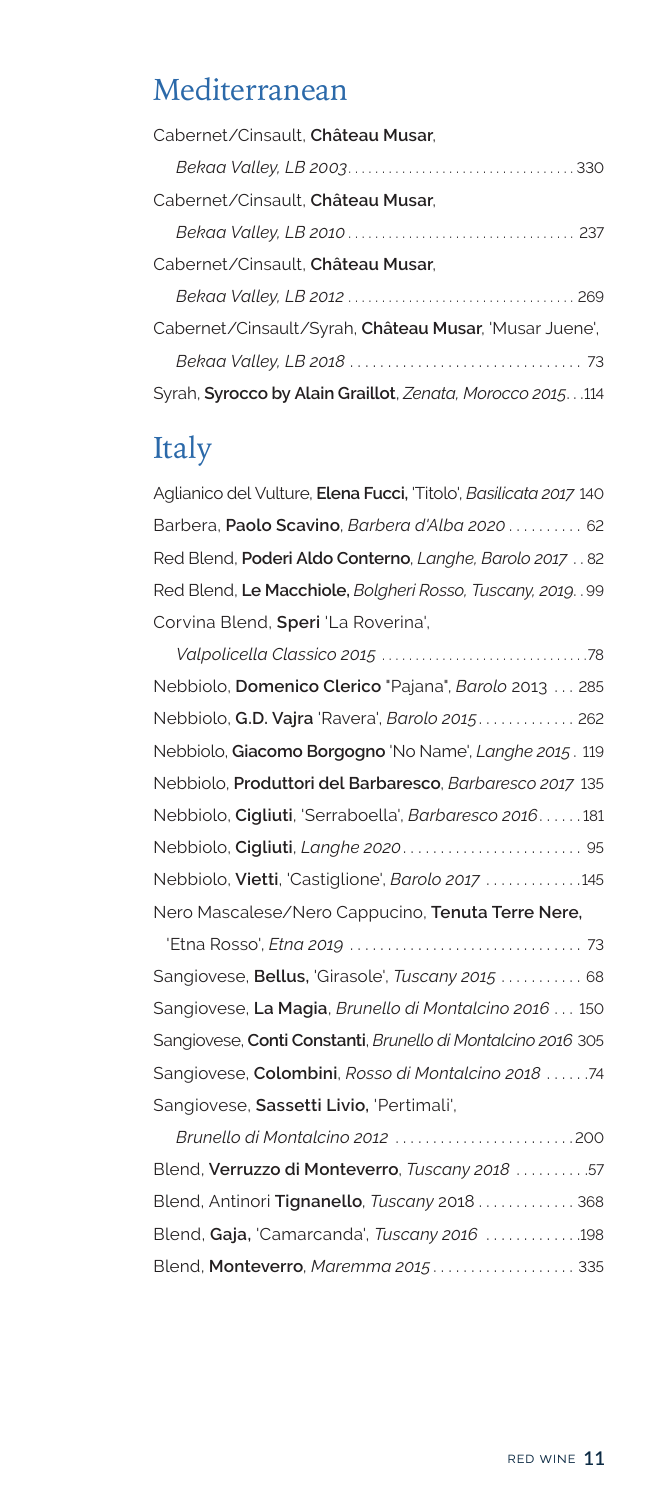## Spain

| Blend, <b>Juan Gil</b> , 'Blue Label', <i>Jumilla 2019.</i> 92       |
|----------------------------------------------------------------------|
| Garnacha/Samso, Costers del Priorat 'Pissarres',                     |
|                                                                      |
| Garnaca, <b>Joan d'Anguera</b> 'Altaroses', Montsant 2018 68         |
| Mencía, Raúl Pérez 'Ultreia', Bierzo 2016/2018 91                    |
| Tempranillo, Cune, 'Gran Reserva', Rioja 2011  68                    |
| Tempranillo, <b>Finca Allende</b> 'Gaminde', <i>Rioja 2015</i> . 222 |
| Tempranillo, Quinta Sardonia,                                        |
|                                                                      |
|                                                                      |

*Tierra de Castilla y Leon 2018* . . . . . . . . . . . . . . . . . . . . . . . . 50

Tinto de Toro, **Bodegas Ordonez,** 'Vatan', *Toro 2017* . . . . 102

Tempranillo, **Bodegas Tridente,** 'Gota de Arena',

#### France

| Blend, Château Laforge, Saint-Emilion 2014  140             |
|-------------------------------------------------------------|
| Cabernet Franc, Guiberteau, Saumur 2019  98                 |
| Grenache/Mouvedre, Domaine de Cristia, 'Renaissance'        |
| Chateauneuf-du-Pape, FR 2017  227                           |
| Grenache/Mouvedre/Syrah, Domaine Oliver Hillaire,           |
| Chateauneuf-du-Pape, FR 2013 135                            |
| Pinot Noir, Benjamin Leroux, Volnay 2018  222               |
| Pinot Noir, Louis Latour, Pommard 2018  228                 |
| Pinot Noir, Jospeh Drouhin, Aloxe-Corton 2015  134          |
| Pinot Noir, JC Boisset 'Murots', Gevrey-Chambertin 2017 232 |
| Pinot Noir, Yvon Clerget '1er Les Rugiens',                 |
|                                                             |
| Syrah, Domaine Vincent Paris 'Les Cotes',                   |
|                                                             |
| Syrah, Rene Rostaing 'Ampodium', Cote-Rotie 2018 265        |
| Syrah, Ogier, 'Les Paillanches', Crozes-Hermitage 2017110   |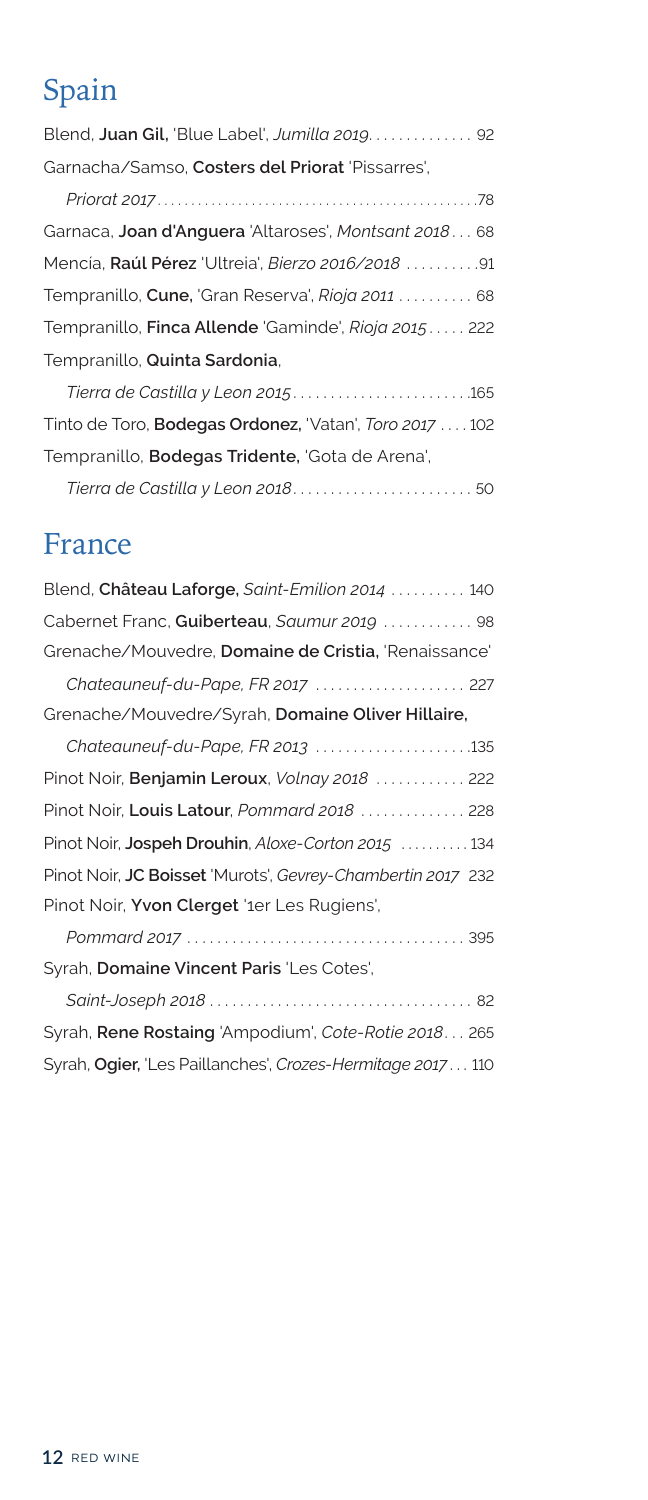## From the New World

Cabernet Franc, **Keenan**,

| Spring Mountain District, CA 201  180                    |
|----------------------------------------------------------|
| Cabernet Franc, Lieu Dit, Santa Ynez Valley, CA 2020 85  |
| Cabernet Sauvignon, Arietta, Napa Valley, CA 2011  290   |
| Red Blend, Aperture, Sonoma County, CA 2019  .156        |
| Cabernet Sauvignon, Band of Vintners, 'Consortium'       |
|                                                          |
| Cabernet Sauvignon, Barbour, Napa Valley, CA 2017. . 495 |
| Cabernet Sauvignon, Bidwell Creek 'Red & Gold Reserve',  |
| Bidwell Creek Vineyard, Sonoma, CA 2018  132             |
| Cabernet Sauvignon, Bryant Family,                       |
|                                                          |
| Cabernet Sauvignon, Dominus,                             |
| Napa Valley, CA 2016 595                                 |
| Cabernet Sauvignon, Dominus,                             |
| Napa Valley, CA 2019  860                                |
| Cabernet Sauvignon, Capture 'Innovant',                  |
|                                                          |
| Cabernet Sauvignon, Egelhoff 'Walton',                   |
|                                                          |
| Cabernet Sauvignon, Heitz 'Martha's Vineyard',           |
|                                                          |
| Cabernet Sauvignon, Herb Lamb,                           |
| Napa Valley, CA 2016  475                                |
| Cabernet Sauvignon, Highest Beauty, '                    |
| To Kalon Vineyard', Napa Valley, CA 2017  495            |
| Cabernet Sauvignon, Larkmead 'Solari',                   |
|                                                          |
| Cabernet Sauvignon, Lokoya,                              |
|                                                          |
| Cabernet Sauvignon, Morlet 'Morlet Estate',              |
|                                                          |
| Cabernet Sauvignon, Morlet 'Passionnement',              |
|                                                          |
| Cabernet Sauvignon, Harlan Estate,                       |
|                                                          |
| Cabernet Sauvignon, Perfect Season,                      |
|                                                          |
| Cabernet Sauvignon, Post & Beam,                         |
|                                                          |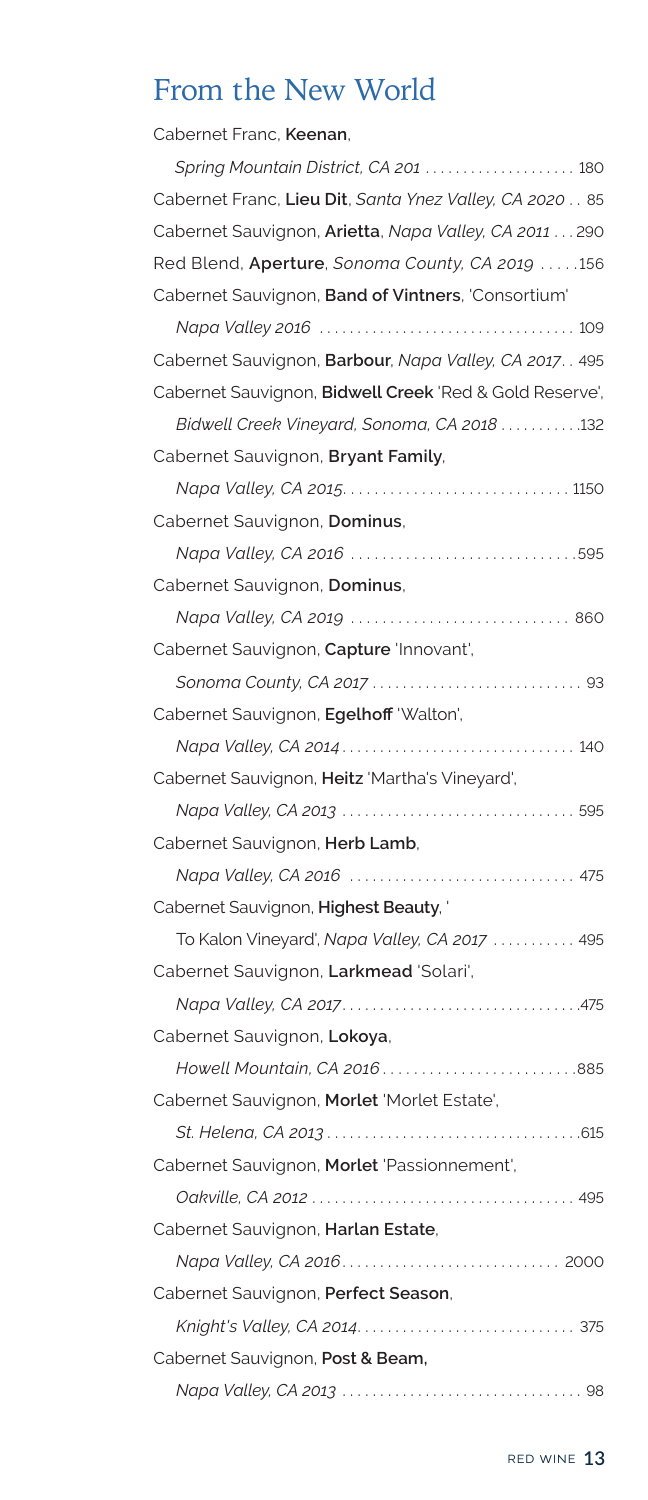| Cabernet Sauvignon, Pott Wines,                            |
|------------------------------------------------------------|
|                                                            |
| Cabernet Sauvignon, Pott Wines, 'Acteaon',                 |
| Quixote Vineyard, Napa Valley, CA 2017.  395               |
| Cabernet Sauvignon, Ridge 'Monte Bello',                   |
| Santa Cruz Mtns, CA 2016  595                              |
| Cabernet Sauvignon, Rudius, Napa Valley, CA 2017195        |
| Cabernet Sauvignon, Shafer 'One Point Five',               |
|                                                            |
| Cabernet Sauvignon, Sauvignon John, CA 2018  67            |
| Cabernet Sauvignon, Tom Eddy 'Elodian',                    |
|                                                            |
| Cabernet Shiraz, Penfold's 'Bin 600', CA 2018 150          |
| Cinsault, Turley 'Bechtold Vineyard', Lodi, CA 2019. 79    |
| Grenache/Mataro, Brash Higgins 'GR/M',                     |
|                                                            |
| Grenache Noir, Habit 'Demetria Vineyard',                  |
| Santa Ynez Valley, CA 2016  96                             |
| Malbec, Farrow Ranch 'Devil Proof Vineyards',              |
| Rockpile, Sonoma County, CA 2018  535                      |
| Malbec, Lo-Fi Wines, Santa Barbara County, CA 2019. 81     |
| Merlot, Switchback Ridge 'Peterson Family Vineyards',      |
|                                                            |
| Pinot Noir, Luli, Santa Lucia Highlands, CA 2020  78       |
| Pinot Noir, Bloodroot, Sonoma County, CA 2019. 68          |
| Pinot Noir, Big Table Farm, Willamette Valley, OR 2019 156 |
| Pinot Noir, Hirsch 'San Andreas Fault Estate',             |
|                                                            |
| Pinot Noir, Lioco 'Laguna', Sonoma Coast, CA 2020 116      |
| Pinot Noir, Lioco, Mendocino County, CA 2020. 78           |
| Pinot Noir, Anthill Farms, Sonoma Coast, CA 2019. 88       |
| Pinot Noir, Littorai 'Pivot Vineyard',                     |
|                                                            |
| Pinot Noir, Pray Tell, Willamette Valley, OR 2019. 116     |
| Pinot Noir, Arnot-Roberts 'Legan Vineyard',                |
| Santa Cruz Mtn, CA 2018 177                                |
| Pinot Noir, Sea Smoke, 'Southing',                         |
| Santa Rita Hills, CA 2019  280                             |
| Pinot Noir, Sea Smoke, 'Ten',                              |
| Santa Rita Hills, CA 2019  280                             |
| Pinot Noir, Antica Terra 'Antikythera',                    |
|                                                            |
|                                                            |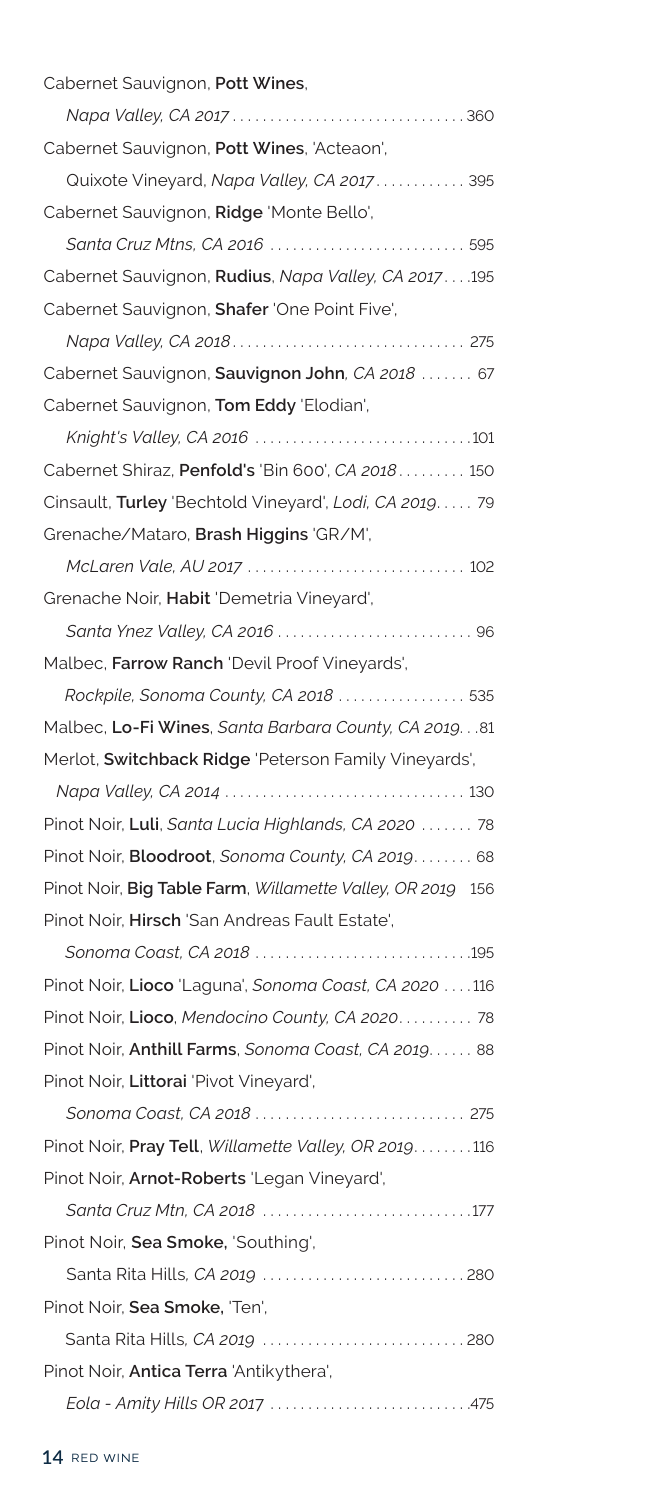| Pinot Noir, Robert Foley 'Hudson Vineyard',            |
|--------------------------------------------------------|
|                                                        |
| Pinot Noir, L'usine 'Annapolis Ridge Vineyard',        |
|                                                        |
| Pinot Noir, L'usine 'Sleepy Hollow Vineyard',          |
| Santa Lucia Highlands, CA 2017. 247                    |
| Pinot Noir, <b>BK Wines</b> 'Skin n' Bones',           |
| Adelaide Hills, AU 2014  150                           |
| Pinot Noir, By Farr 'Farrside', Geelong, AU 2015 150   |
| Red Blend, Joseph Phelps 'Insignia',                   |
|                                                        |
| Red Blend, Hiyu Wine Farm 'Cratageous',                |
|                                                        |
| Red Blend, Hourglass 'HGIII', Napa Valley, CA 2018 92  |
| Red Blend, Saxum 'James Berry Vineyard', CA 2018 360   |
| Syrah, Andremily, 'No. 6', California 2017  325        |
| Syrah, Descendants Liegeoi's Dupont,                   |
|                                                        |
|                                                        |
| Syrah, Pax 'Griffin's Lair', Sonoma Coast, CA 2015 181 |
| Tempranillo, Epoch Pasa Robles, CA330                  |
| Zinfandel, Once & Future 'Teldeschi',                  |
|                                                        |
| Zinfandel, Ridge 'Pagani Ranch',                       |
| Sonoma County, CA 2017/2018 184                        |